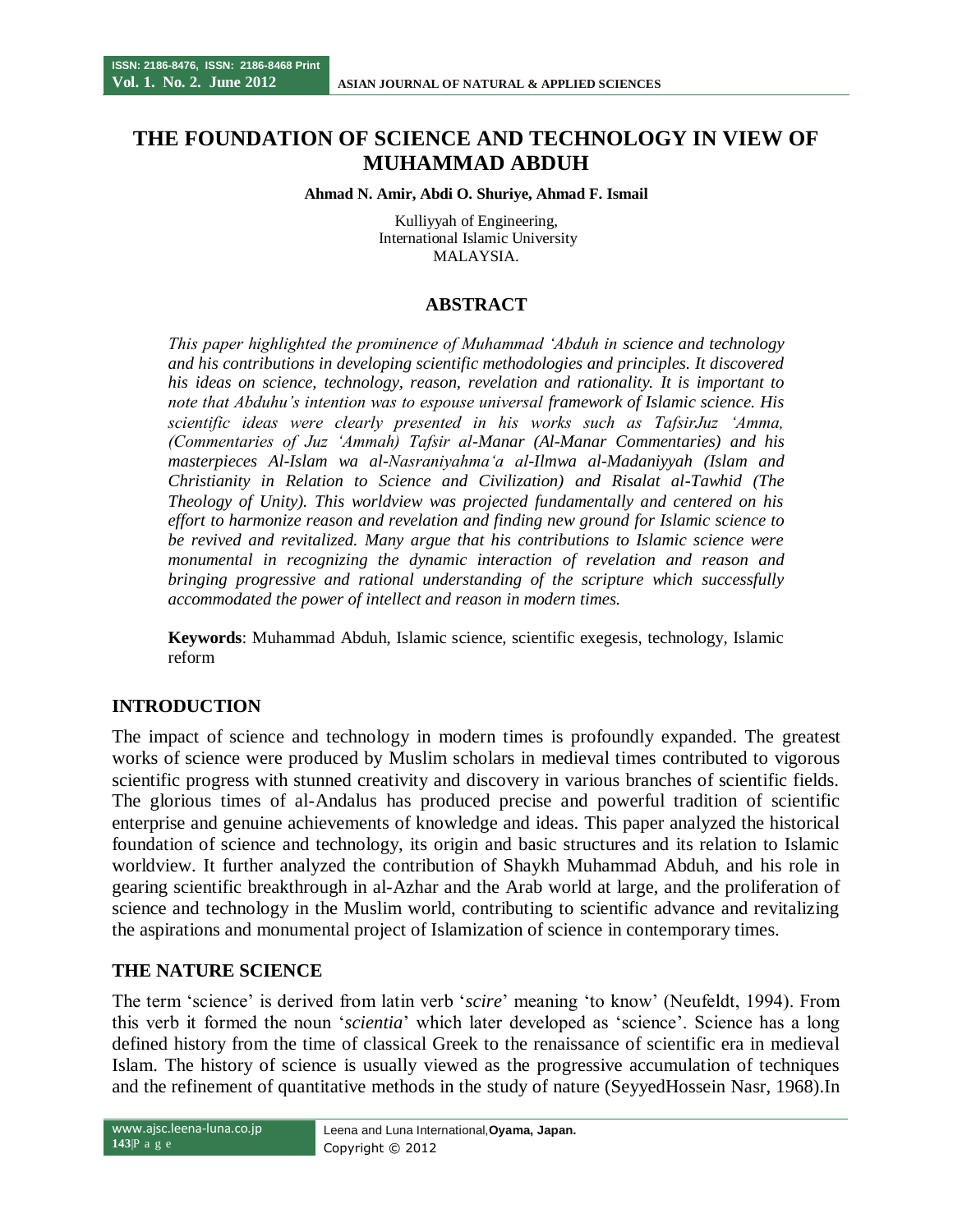his classical work on the ranks of the sciences (*Maratib al-'Ilm*), IbnHazm classified science in his time to seven divisions.

He says: "the sciences (*al-'ulum*) prevailing today are divided into seven divisions among all nations, in all places and at all times. These are: the religious law (*'ilmshari'ah*) of every nation (*ummah*) for every nation must have some doctrines, whether they are established truths (*athbat*) of falsehoods (*abtal*), and the science of the annals (*akhbar*) of a nation and the science of its language (*lughah*). Nations are distinctive with respect to these three sciences. As for the remaining four sciences they are common to all nations, and these are: philosophy (*alfalsafah*),…metaphysics (*ilahiyyah*), astronomy (*al-hay'ah*) and medicine (*al-tibb*)" (Chejne, 1982). Science is defined as a body of knowledge and a system of analysis and research. It is a systematic enterprise that builds and organizes knowledge in the form of testable explanations and predictions about the universe (J.L. Heilbron, 2003). Science also can be formulated as "a process for man to obtain knowledge." (Nik Mustapha, 2003, 164).

Modern science is a discovery as well as invention, with essential features and characters such as rational, universal, objective, tangible, and empirical. Scientific knowledge thus rests on the bedrock of empirical testability. The main function of science is to establish scientific laws and theories in an effort to explain, predict, understand and control a particular natural phenomenon (Hunt, 1991). The main field of science includes geography, physics, mathematics, chemistry, botany, biology, zoology, geology, mineralogy, economics, law, sociology and philosophy (John ObertVoll, n.d.), (Mawdudi, n.d.).

# **SCIENCE IN ISLAM**

Islamic science referred to those sciences developed by Muslims from the second Islamic century onward. Traditional Islamic science was an independent way of studying the nature of phenomena, causality, the relationship between various forms of objects from minerals to plants to animals, the meaning of change and development in the world of nature and the final end and goal of nature. (SeyyedHossein Nasr, 1993).. According to Golshani, Islamic science is a "science that is framed within an Islamic worldview and whose main characteristics are that it considers Allah as the Creator and Sustainer of the universe, does not limit the universe to the material world…and accepts a moral order for the universe." (Golshani, 2000).Zaghlul al-Najjar define Islamic science as "knowledge gained through divine revelation, by human thinking, creative intellect and through human legacy and tradition". (al-Najjar, R. Zaghlul, 1981). In studying the distinctive aspect of Islamic science Hossein Nasr compare the secular and Islamic construct of science and explain that "Islamic sciences always relate to the existence of God and His authoritative power, whereas for the modern sciences, God is irrelevant to sciences." (Nasr, 1981: 13). Islamic science was characterized by unity, harmony, reality and hierarchy.

Islam encouraged the pursuit of knowledge and science, and this was clearly illustrated by almost 750 verses in the Qur'an, (about one-eighth of the Qur'an) exhorting the believers to study nature (Ishfaq Ahmad, 2003). Many verses in the Qur"an instigated human mind to ponder, reflect, think and make sense of the world and the universe and to explore and investigate natural world from atoms to galaxies. Studying science is considered an act of worship, and obedience to God's command to seek knowledge and wisdom. (Khalid A.S. al-Khateeb, n.d.).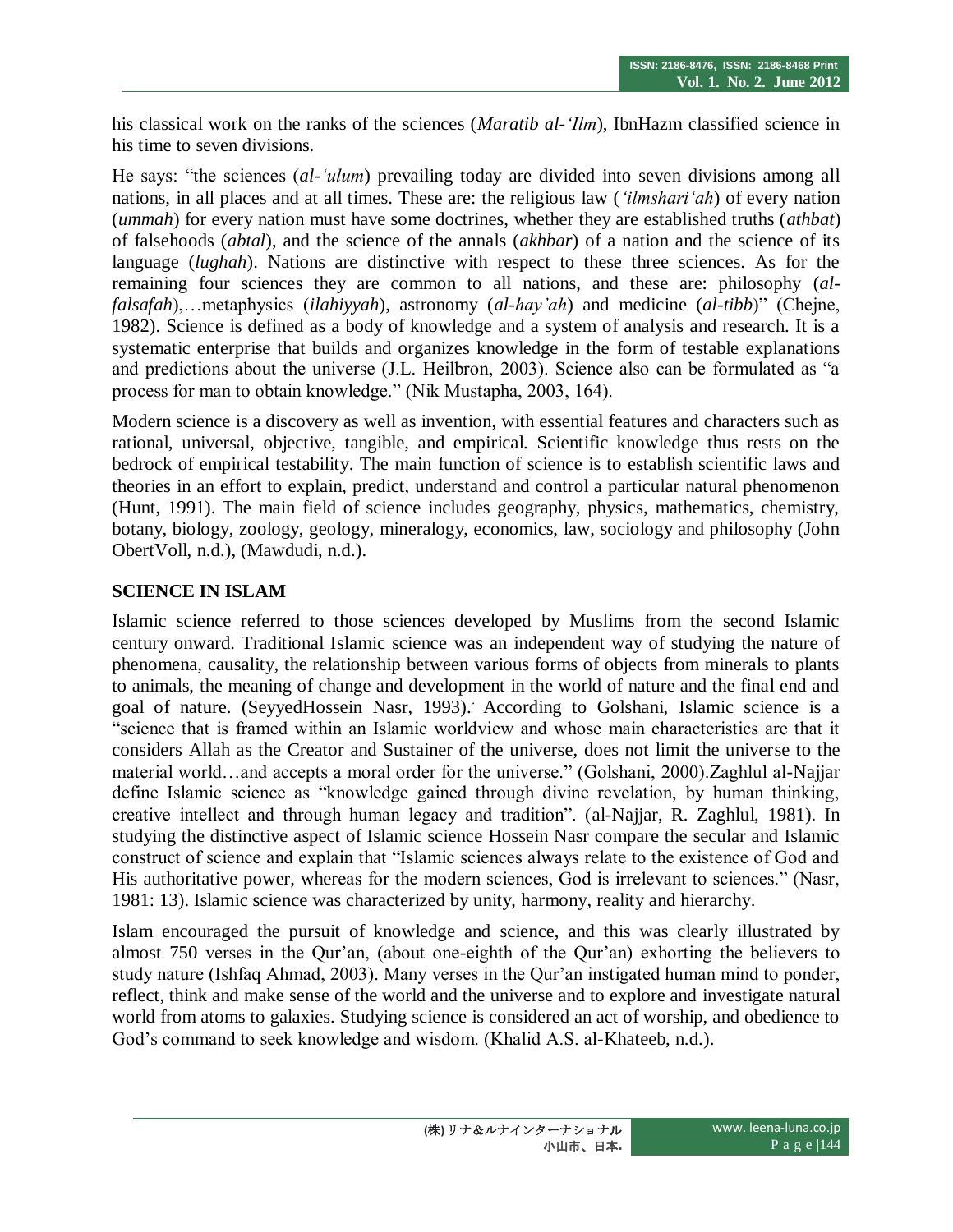#### **THE RISE OF SCIENCE IN MEDIEVAL ISLAM**

The advancement of Islamic science flourished during the Abbasid reign in Baghdad with phenomenal achievement in scientific enterprise making its greatest contribution to the construction of Muslim civilization. The time of Umayyad and Abbasid rule in Baghdad and al-Andalus saw the thriving of culture and scientific works unmatched in its creativity, genuinity and universality and profoundly impact the dynamic life of medieval world. This was accentuated by Prof. A. Mottaleb in his important remark on the interaction of culture and knowledge: "(with) the rise of Islam, one of the wonders of the world brought fundamental changes in faith, philosophy, politics, economics, arts and above all science and everything that is needed for civilized living for which there is no second example on earth. The wisdom of the other people were taken and the man educated in previous traditions when became Muslim used their formal learning with the Qur"anic philosophy. Their contributions went into the general stream of Islamic thought and thus an autonomous Islamic culture and science took shape." (Mottaleb, n.d.)

Medieval time is undoubtedly the glorious century of Islam where massive works of Greek philosophy was translated and analyzed. This monumental effort has been instrumental in the thriving of ideas and proliferation of technology in Islamic world, as clearly assented by Sarton in his analysis of formidable history of Islam and its classical works: "During the reign of Caliph al-Ma"mun (813-33 A.D.), the new learning reached its climax. The monarch created in Baghdad a regular school for translation. It was equipped with a library, one the translators there was HunaynibnIshaq (909-77), a particularly gifted philosopher and physician of wide erudition." (Sarton, 1931).

The scientific works of Muslim scholars had profoundly influenced the modern world and making great stride to scientific renaissance in Europe as mentioned by Robert Briffault: "It was under the influence of the Arabs and Moorish revival of culture and not in the 15<sup>th</sup> century, that a real renaissance took place. Spain, not Italy, was the cradle of the rebirth of Europe…it had reached the darkest depths of ignorance and degradation…when cities of the Saracenic world, Baghdad, Cairo, Cordova, and Toledo, were growing centers of civilization and intellectual activity." (Briffault, 1928). The decisive influence of Islamic culture has been instrumental for the thriving of dynamic ideas and the making of greatest innovation and progress and the development of Islamic science. The technological advance and powerful discovery of Muslim scholars had lasting influence on the development of modern technology and contemporary science. Magnificent works in sciences has brought scientific and technological prowess to Muslim world with stunning contribution in empirical discovery and scientific experiment. Muslim scholars have produced classical and masterful work in nearly every branch of knowledge which surpassed its times in its creativity and originality in very broad disciplines. The work undertaken by these scholars ignited the scientific renaissance in the west and the transferring of ideas and civilization of Islam to Europe. According to Briffault: "The experimental method of Arabs was by (Roger) Bacon's time widespread and eagerly cultivated throughout Europe. Science is the most momentous contribution of Arab civilization to the modern world...which constitutes the permanent distinctive force of the modern world, and supreme source of its victory, natural science and the scientific spirit" (Briffault, 1928).

Medieval Islam made genuine contribution to world civilization by producing brilliant scientist and scholars of Islam such as al-Biruni, al-Kindi, al-Khawarizmi, al-Farghani, al-Razi,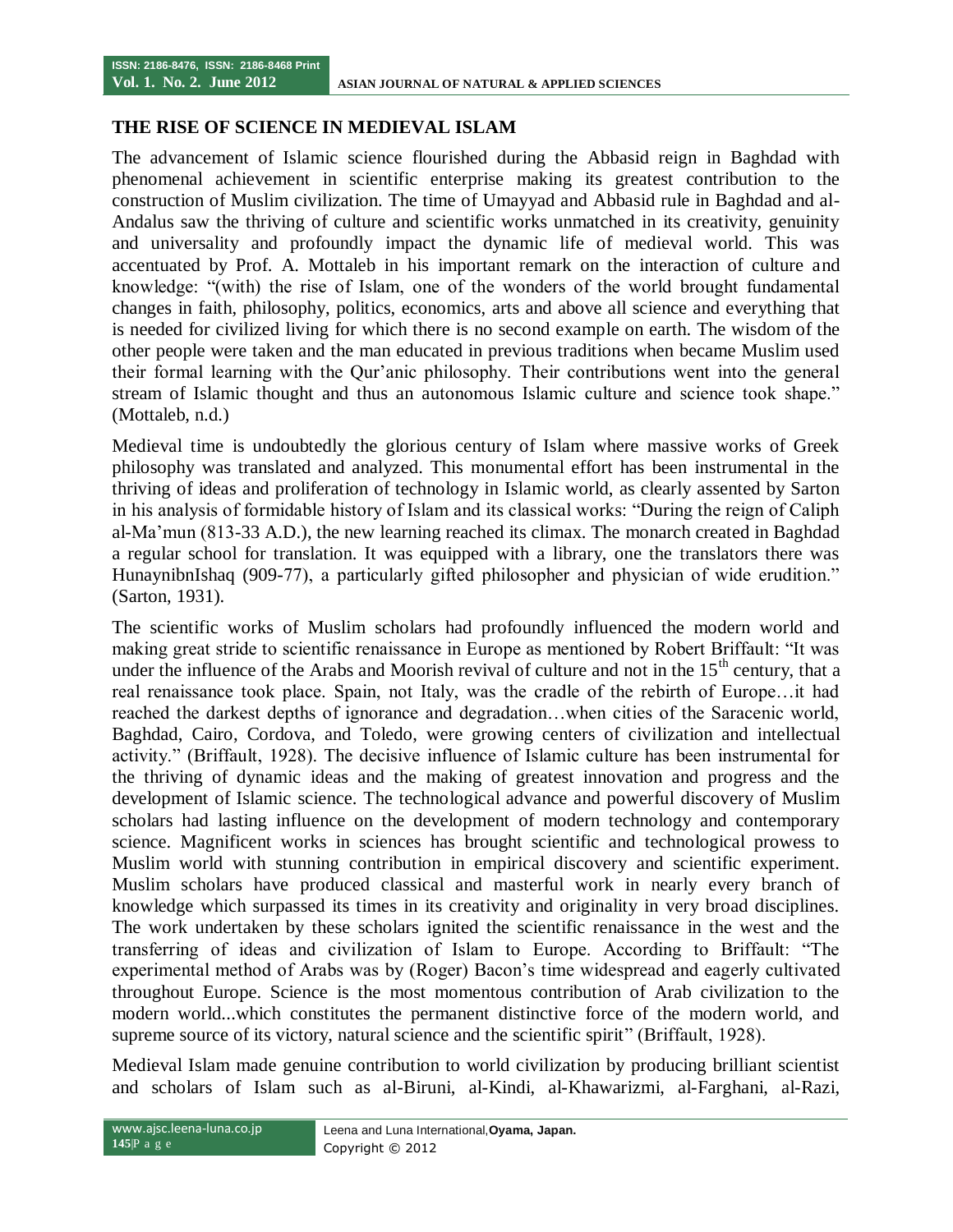ThabitibnQurra, Jabir ibnHayyan, al-Idrisi, al-Battani, HunaynibnIshaq, Ibrahim ibnSinan, al-Jazari, al-Farabi, al-Zahrawi, al-Mas"udi, IbnSina, al-Tabari, AbulWafa, Ali ibn Abbas, IbnYunus, al-Kashi, ibn al-Haitham, Ali ibn Isa al-Ghazali, al-Zarqab, and Omar Khayyam whose works was strikingly genuine and was hailed as the principal reference in the west for centuries, and this was clearly mentioned by Prof SeyyedHossein Nasr in his works, *Science and Civilization in Islam*: "The Muslims…whose strange bent for the "subtleties" of algebra and logic somehow enabled them to become the transmitters of Greek learning to the West…a culture whose spiritual values are inextricably tied up with mathematics and with metaphysics of a high order, and which once again fused the constituent elements of Greek science into a powerful unitary conception, which had an essential influence on the Western world up to the time of the Renaissance."(Nasr, 1968)

In this exposition, SeyyedHossein Nasr has established the foundation of Islamic science and technology which is based on tawhid and knowledge. The impact of Islamic world to the West and European science was profound, and it was the great learning of Muslims in science and technology that has produced the civilization of knowledge in the entire world. The Arabic-Islamic science has solidly flowered and matured during the eight century Umayyad rule and establish the greatest culture and civilization in al-Andalus. Nasr says: "it is those very elements of the Islamic sciences, most responsible for providing the tools with which the West began the study of the already secularized nature of the seventeenth century, that became secondary in the Islamic world itself and had already ceased to occupy the main intellectual efforts of that civilization by the ninth/ fifteenth century." (Nasr, 1968).

George Sarton, a reputed scholar in medieval history, distinctively hailed this magnificent achievement of Muslim scholars in his work, where he claimed: "it will suffice here to evoke a few glorious names without contemporary equivalents in the West: Jabir IbnHayyan, al-Kindi, al-Khawarizmi…a magnificent array of names which would not be difficult to extend. If anyone tells you that the middle ages were scientifically sterile, just quote these men to him, all of whom flourished within a short period, 750-1100 AD." (Sarton, 1931).

# **DECLINE OF ISLAMIC SCIENCE**

The decline of Islamic science occurred after sixteenth century due to many internal and external factors which affect its stagnation and sterile, especially the high handed action of "suppressing even the genuine use of all rational tools of development, the stagnancy and closure of the doors of rational and analytical genius of Muslim scholars and scientists." (DilnawazSiddiqui, 2005). Other factors contributed to the decline in science and technology is internal faction and clash between Mu"tazilites and Asha"arites, the siege of Baghdad by Mongols in 1258, expulsion from Spain in 1492 and the end of Caliphate in 1922, and the march of foreign ideology such as communism, capitalism and colonialism. The decline of Muslim empire in the late Abbasid, was lamented by al-Mas'udi in his great travelogue: "the same accord in recognizing that all traces of science have vanished and that its splendor is spent; learning has become too general and has lost its depth, and one no longer sees any but people filled with vanity and ignorance, imperfect scholars who are content with superficial ideas and do not recognized the truth." (Mas'udi, 2007).

Since the reformation era in Europe, Muslim has continuously failed to regain passed glory and to restore the dynamic role and recover their mighty power at the global stage. With the transfer of Islamic science to the west the secular world developed monumental feat in scientific work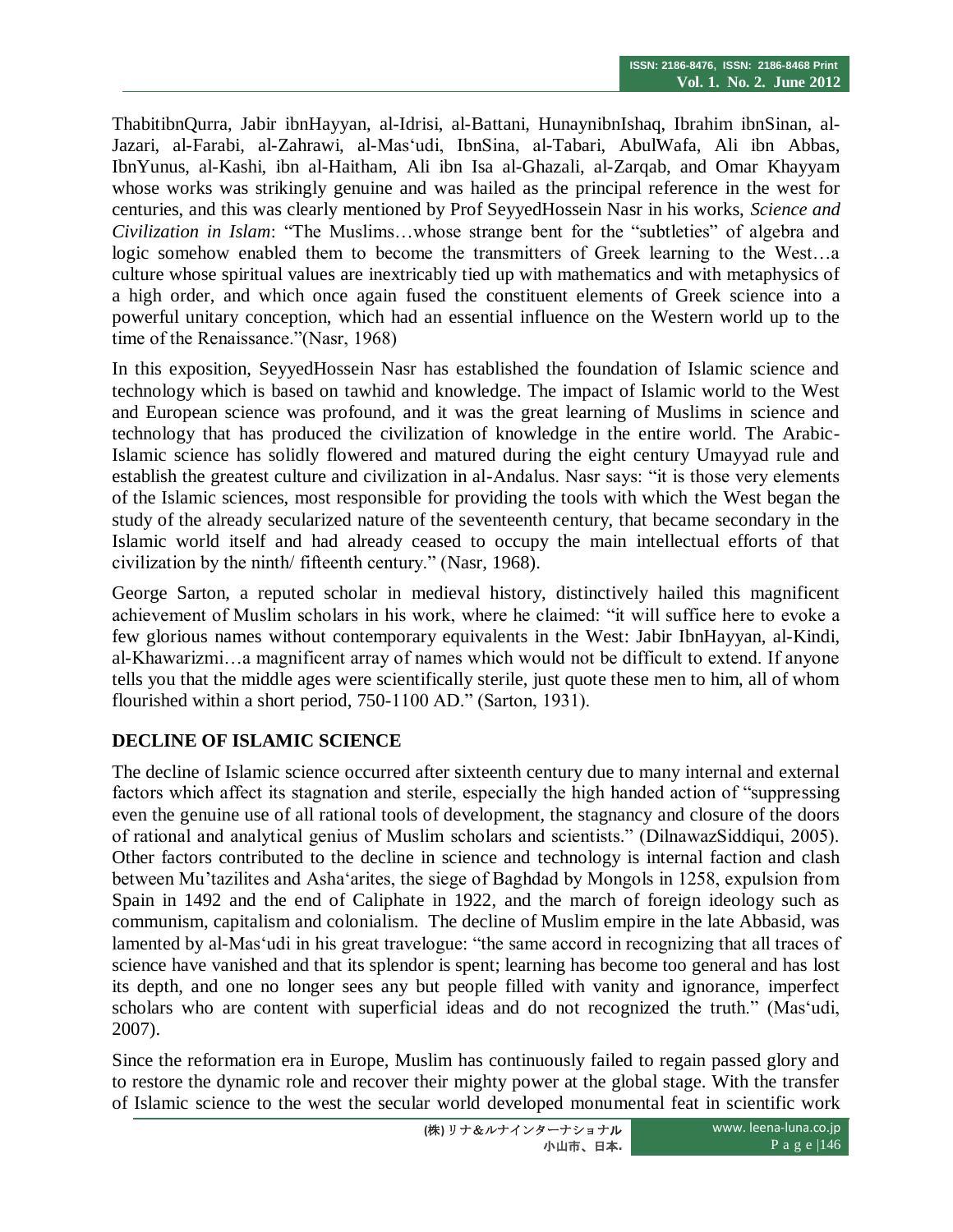ignited the thriving of renaissance and the flourishing of scientific revolution and advancement in Europe. This modern progress of the west in science and technology was gained from the transfer of Islamic civilization to the west where the scientific and technological based in the Muslim world has completely lost and defeated. According to Briffault: "it is highly probable that but for the Arabs, modern European civilization would never have arisen at all; it is absolutely certain that but for them, it would not have assumed that character which has enabled it to transcend all previous phases of evolution." (Briffault, 1928)

To reclaim the superior position and power, Muslim should embrace the critical ideas of science and the technology they once developed and synthesis it with current development in the West. Development of science must be based on the holistic teaching of Islam and its true character which invite genuine speculation and rational thinking (*nazar*,*fikr*), contemplating on the status of man as creation of God, for "all development efforts which do not take into account man"s status and obligations as the servant of Allah are bound to fail, with great consequences in this world and in al-akhirah." (Muhammad Kamal Hassan, 1982).

The need to regain scientific and technological prowess was crucial in modern times, which according to Prof. Dr. Kamal Hassan, was timely because "Muslim must reclaim and recapture the dynamic and scientific achievement of past scholars, in order to restore its position and mastery over every branches of knowledge." (Muhammad Kamal Hassan, 1985).

Muslim ummah must have a strong position in the modern civilization and technological world. The truth that emerged from scientific discovery must be pursued and encouraged, and this was aptly idealized by Abdul KarimSoroush in his book, *Reason, Freedom and Democracy in Islam*: "Truths everywhere are compatible; no truth clashes with any other truth. They are all the inhabitants of the same mansion and the stars of the same constellation. One truth in one corner of the world has to be harmonious and compatible with all truths elsewhere, or else it is not a truth." (AbdolKarimSoroush, 2001).

# **RISE OF MODERN SCIENCE**

After the age of enlightenment in Europe, science has been developed as the cornerstone of modern society and cherished as the bedrock of civilization. The rise of modern science began to take place in the fourteenth to eighteenth centuries A.D. rooted back from the rise of Europe in the age of enlightenment. The enormous contribution of modern science has produced unprecedented ideas and cultural vigor projecting for new scientific worldview with great ramification which still reverberate and resonates throughout the world. The triumph of modern science was defended and justified by most of Christian Arab thinkers as being illuminated in periodicals such as *al-Hilal* and *al-Muqtataf* (1860 – 1900 edition) (Charles D. Smith, 1983). According to Butterfield, scientific revolution that began around 1300 "outshines everything since the rise of Christianity and reduces the renaissance and the reformation to the rank of mere episodes, mere internal displacements, within the system of Medieval Christendom" (Butterfield, 1958).

In modern times, science makes profound influence in nearly every branches of knowledge and in every single direction of life. Muslim has been benefiting conclusively from the advancement of science since classical times, and they need to appreciate the contribution of science and technology to contemporary life. The scientific discovery was instrumental in the progress of modern orientation towards scientific life. Modern science placed great emphasis on the idea of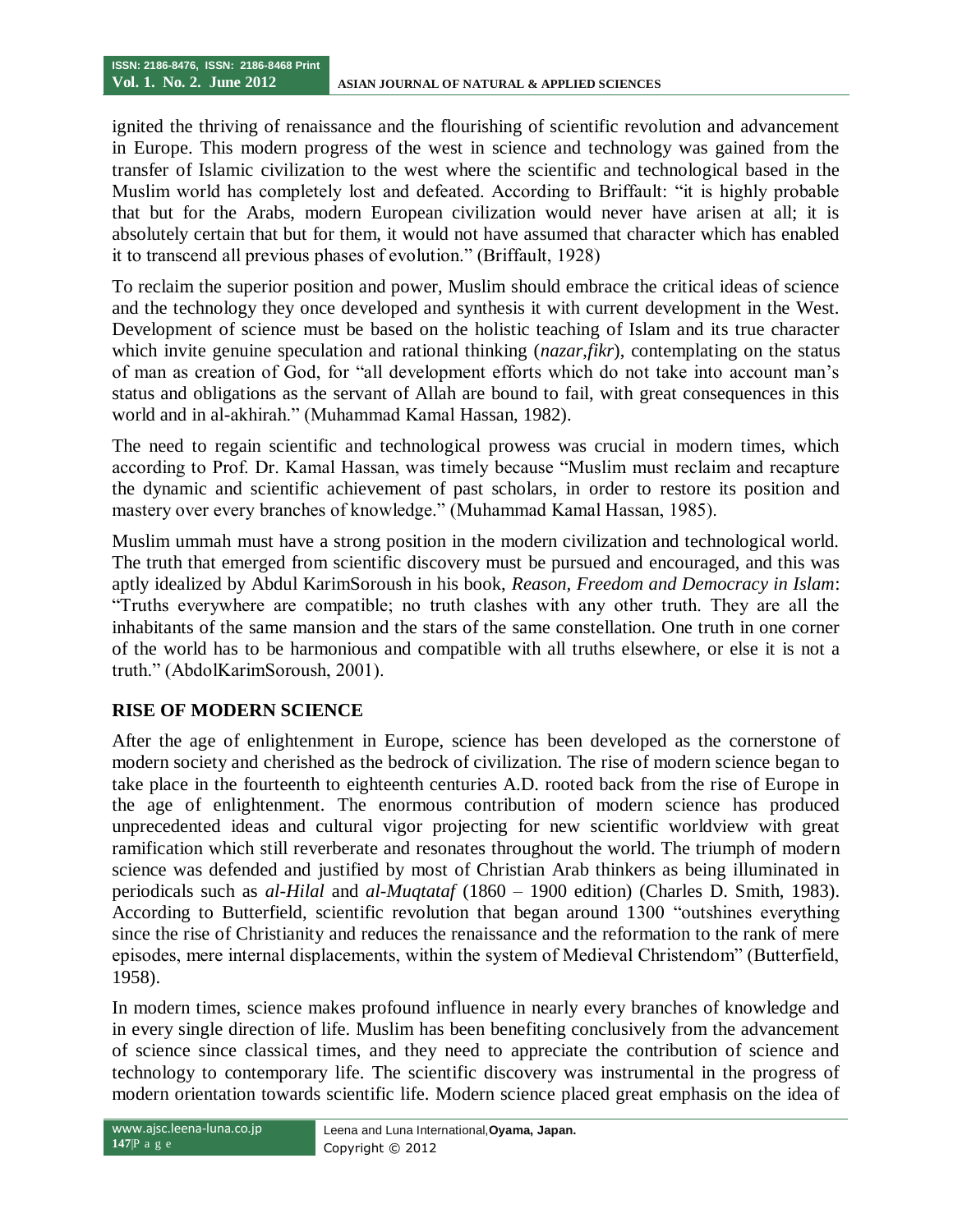reason and objectivity, faith and civilization, metaphysics, epistemology and empirical studies of nature and producing unique synthesis of religion and philosophy which placed great emphasis on scientific methodology, and the importance of systematic observation, experimentation and theory building. Later half of the nineteenth century saw the resurgence of Islam in the new century and the march of science and technology in the Muslim world and the rise of Muslim modernists advocating modern aspiration and the acceptance of modern science such as Sayyid Ahmad Khan (1817-1898), Jamal al-Din al-Afghani, Muhammad Abduh, Rashid Rida, TahaHussayn, Muhammad HusaynHaykal, and Qasim Amin. Their political and literary influence was enormous, seeking to liberate Muslim from rigidity and making universal and inclusive appeal to merge with modern science and knowledge.

There is clashes of ideas between the necessity to learn and identified the secular knowledge and to discard every element propagated by the west. In his profound analysis of the catastrophes of modern science SeyyedHussin Nasr says: "Modern science wants to study the whole of creation while abstracting the Divine Principle from it. Of course, modern science is now breaking up and we might have another paradigm in the future, but the paradigm that has dominated from the seventeenth century until now is one in which the effect is studied without the Supreme Cause. No matter how much you study the cosmos you never run into the Supreme Cause because it is excluded by definition from the modern scientific view…you end up with the secularization of knowledge, which leads to the catastrophes which humanity is faced with today." (SeyyedHossein Nasr, 1968). Hunt has formulated four features which characterized modern science, (1) rapid growth of knowledge, (2) growth of knowledge across many different areas, including medicine, biology, anatomy, electricity, mechanics, astronomy, (3) scientists built upon the works of their predecessors rather than starting from scratch (4) knowledge built through critical discussion based on logic and observation (Hunt, 1991). The formulation crafted by Hunt reflected the time when scientific explosion was at its zenith in the Muslim world.

# **TECHNOLOGY IN ISLAM**

The word technology is derived from Greek *techne* meaning art or craft, and it encompasses an enormous range of human activities. It consciously intended to improve the quality of human life in the material realm. Technology also blends into science, which oriented toward the betterment of life, and the custom and folklore in human practices that are grounded in conscious efforts to improve the quality of life. Technology has little direct connections with Islam as a religion, compared to scientific endeavors, which has sometimes directly relate to Islamic doctrines. "Islamic technology" is defines as the set of arts and crafts that impart a distinctive atmosphere to the predominantly Muslim societies of the Middle East and North Africa. (Karen Pinto, n.d.) Technologies have contributed strongly to qualities of life in the pre modern and postmodern Islamic world. Technological advance in Muslim world have exposed them to culture, philosophies, religious, political and economic relationship with other nation and community. The transfer of Islamic technology to the west, in the sixteenth century, is the turning point of the decline in scientific undertaking in Islamic engineering and chemical industries.

Technology is part and parcel of Islamic ideals, referring to the verses "God taught man all what man knows," which include science and technology (Khalid al-Khateeb, n.d.). In his analysis of Islamic technology, Professor Khalid A. S. al-Khateeb justify his finding on the need of Muslim world to utilize technological instrument and scientific apparatus by emphasizing the need to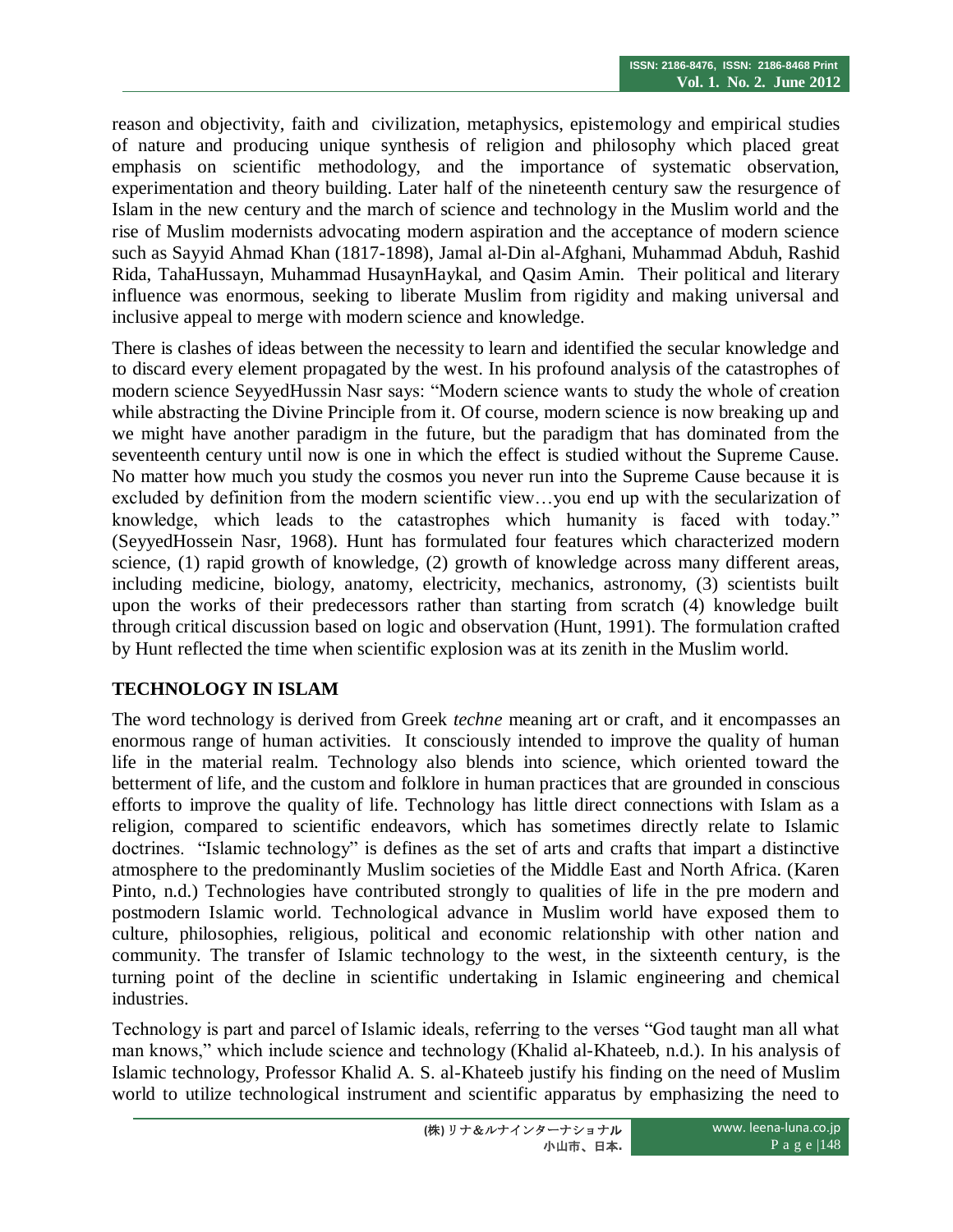develop human resource in science and technology to face the challenge of globalization: "From an Islamic point of view; if the aim is to build a world civilization based on moral values, such that globalization is "human oriented", it is a good thing. But if it is "profit oriented" aimed at propagating western values, which are based on the supremacy of the European race, the Muslim ummah must proceed carefully. Concerted efforts and calculated steps should be taken towards the development of human resources in science and technology." (Khalid al-Khateeb, n.d.: iv). Maryam Jameelah in her work claims that "science and technology are totally dependent upon the set of ideals and values cherished by its members." (Maryam Jameelah, 1983: 8), hence pious society whose life rooted in strong religious and ethical conviction could have crafted its scientific and technological endeavor in line with religious precept.

# **ABDUH'S PHILOSOPHY OF SCIENCE**

Abduh"s categorically supported the pillars of science and the rational foundation of religion. He speaks of intellectual basis of science and religion which embrace reason (*'aql*), revelation (*wahy*), knowledge (*'ilm*), rationalism and justice (*al-'adl*). Abduh sees no bifurcation between religion and reason and emphatically maintain that science is a friend of religion and they do not come into conflict. This was clearly espoused by Einstein: "religion without science is blind, science without religion is lame." Abduh insists on transformative approach towards religion especially on certain aspects that fall into the realms of *al-mutaghaiyyirat* (the changing), which demand for perceptive and rational thinking to be endorsed. He distinguished between the immutable (*al-thawabit*) and the changing (*al-mutaghaiyyirat*), the principles and the models, which advocate the essence of absolute and eternal principles of shariah and the realities and specific requirements and conditions of the Muslim ummah. The underlying principle of his ideas is to galvanize the forces of science and freedom and undertake dynamic reform in religion and civilization to adequately answer contemporary challenges.

Abduh"s rationalism was substantively influenced by Afghani who publicly championed western science in a major way. He undertakes reform that would transform the society and open the ways for the mind and ideas to be flourished and advocating the free spirit of rational inquiry. In pursuing the reform agenda, he devises a system between faith and modernity and made a synthesis between modern ideas and religious tradition to prove the viability of Islam"s prescriptions in the modern age. He positively advocates the principles of justice, equality, rights and liberty and the need to produce dynamic society, and productive civilization capable of meeting the challenge of modernity.

The rational philosophy he advocates was based on the premises that no differences exist between science and religion, and that both science and religion are rooted in reason, and that the Qur"an urges man to use his reason (Livingston, 1995). According to him, reason is Islam"s strongest support, and Muslim must recapture the substance, spirit and objectives of the shariah and genuinely realized its practice to modern principle of *mu'amalah* (social affairs). Abduh has grounded dynamic Islamic theology in his work *Risalat al-Tauhid* (*The Theology of Unity*) which comes parallel to reformist thought of al-Afghani, and through which he attempt to reconcile between conscience and science, uphold the supremacy of religion, emphasizing the need of *ijtihad* (independent thinking) in pursuing his reform agenda, reforming and adapting Islam"s ethical and legal percept to the practice of modernity, promoting rational thinking and advancing the cause of science and technology in modern life, and encouraging rationality, creativity and integration of science and religion. He takes an ecumenical and balance position in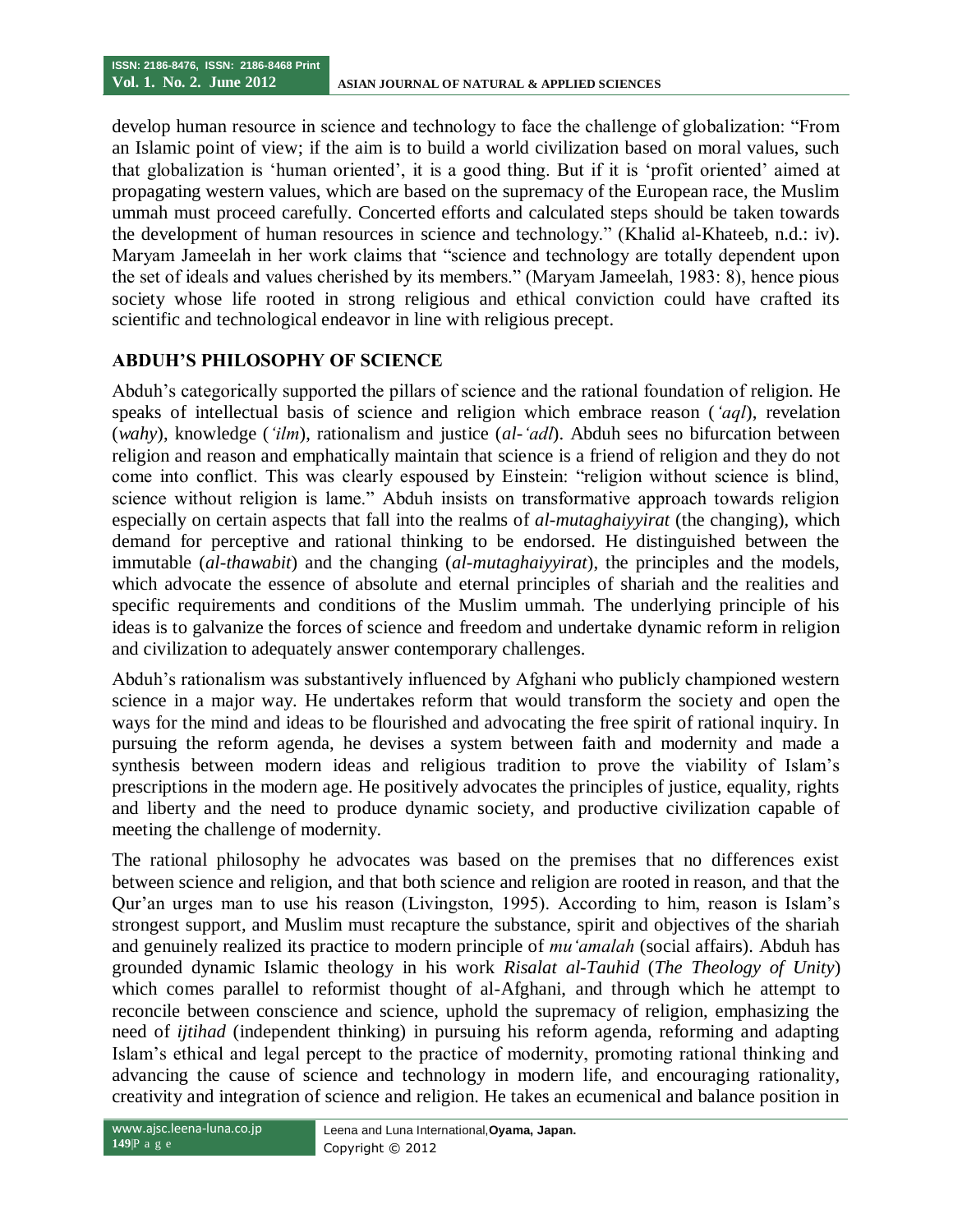his struggle to accommodate science with religion, in contrast with the radicals and secularists, who uncritically adopt western norms and assimilate absolute modernity and "pursued science and modernization strongly without any particular regard to religion" (Gibb, 1952).

Abduh"s rational theory was fundamentally based on the *tawhidic* pillar and firm religious ground and principle by which he insists that is imperative for Islamic science to build new dimension of universal ethics and values of Islamic world views and cultures in shaping the scientific philosophy of Islamic science. Abduh insists that the means of development must be acquired through knowledge (Muhammad Ammarah, 1972). This comprehensive philosophy of science clearly accommodates reason and rational thinking as part of his philosophy of Islamic science.

Abduh tried to bring scientific views and modern ideas in his interpretation of the text, while reviving the spirit of ijtihad, and reconciling Islamic ideas with western thought, suggesting ideas like *maslaha* (interest) in Islamic thought corresponded to *manfa'ah* (utility) in western ideals, equated the system of *shura*with democracy, and*ijma'* with consensus. According to him: "the concept of ijtihad should be revived, emerging priorities and problems, which are new to the Islamic thought, need to be addressed." (Fadzli Adam, 2003).

His method of thinking consists of literal and contextual comprehension of the text with definitive focus on rational understanding of the text, as indicated by Malcolm Kerr in his study of Abduh political ideas: "One of "Abduh"s most constantly stressed themes in his theological and apologetic writings is the essential harmony of reason, revelation and individual moral temperament." (Malcolm H. Kerr, 1966). According to him, the basic foundation of religion is rationality and its guiding idea is freedom and conviction. In his *Risalah al-Tawhid* he mentioned that: "The Muslims are agreed that if religion can reveal certain things to us that exceed our comprehension, it cannot teach us anything that is in contradiction with our reason" (Kenneth Cragg, 1966).

Abduh certainly condemned the rigidity and blind acceptance of religious authority (*taqlid*) and call for fresh interpretation and independence investigation of the text, dismantling and debunked prior interpretation and obsolete tradition. He argue that certain problems of rigidity (*jumud*) was due to accumulated custom and habit of superimposed on true moral instinct (*al-wijdan alsadiq*), artificially raising numerous conflict with reason. There is no antagonism between the two so long as moral instinct is freely expressed and reasons stay within its proper bound (Malcom H. Kerr, 1966). He clarified that: "Complete religion is knowledge and taste, heart and mind, evidence and acknowledgement, thought and temperament. Wherever there appears to be conflict between reason and temperament it is only because what is thought to be one or the other is really something" (Abduh, *Al-Islam wa'lNasraniyya*, Malcom H. Kerr, 1966).

Abduh categorically supported the doctrine that science is the twin of religion, encouraging the spirit of enquiry and cultivating religious sciences and techniques based on the power of reason and intellectual freedom: "I spoke on behalf of two great causes. The first of these was the liberation of thought from the chains of imitation and the understanding of religious faith as the members of the early community understood it before dissension arose, and the return of religious learning to its original sources, and consideration of religion in the scales of human intelligence that God created to repel the excesses of faith and diminish its errors and stumbling, so that the human social order prescribed by God in his wisdom may be attained. In this way religion may be counted the true friend of science, a stimulus for enquiry into the secrets of the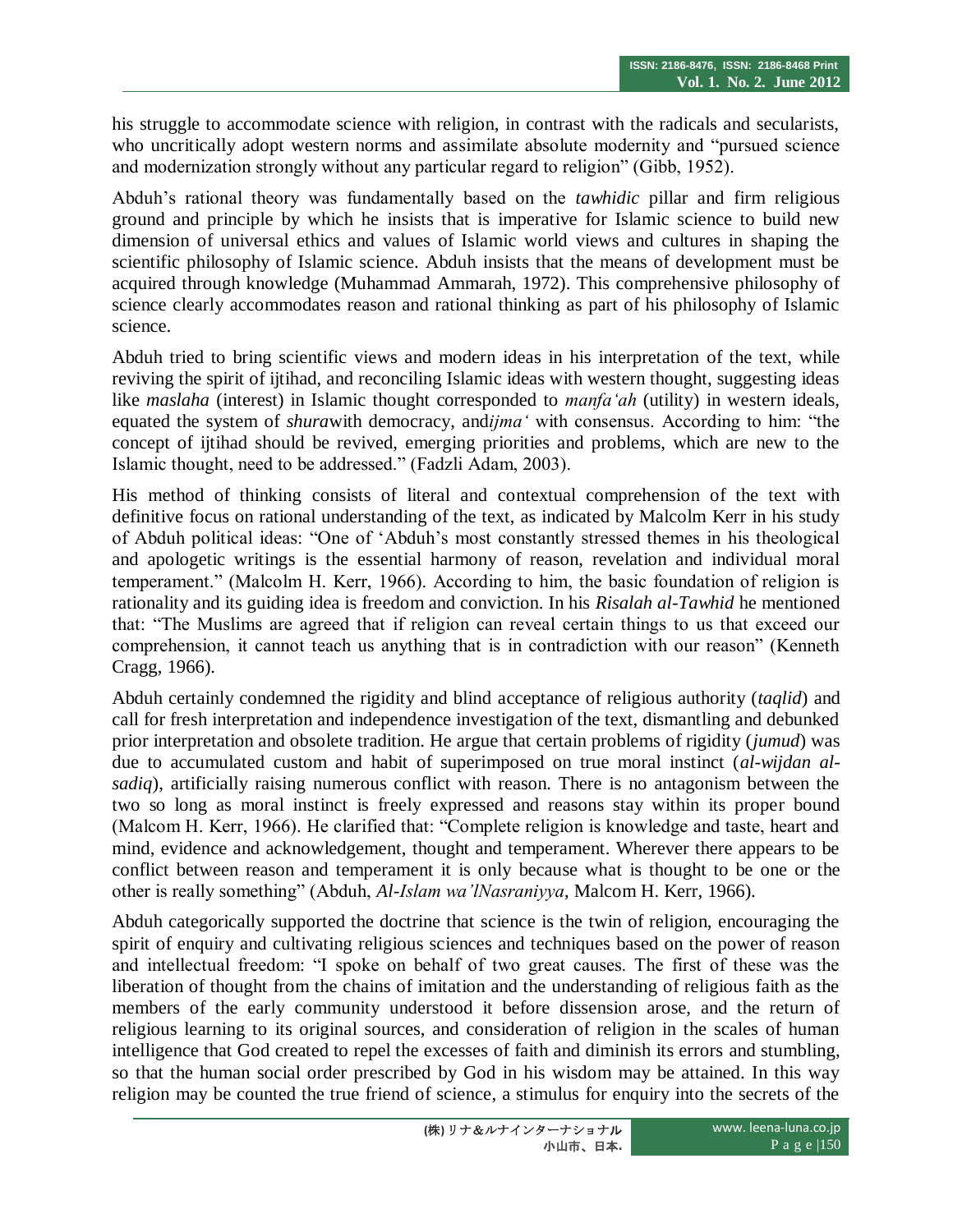universe, and an appeal to respect established truths and rely upon them in cultivating our spirits and reforming our actions. Secondly, I have considered to be a single matter. In appealing on its behalf I found myself in opposition to the views of the two great groups of which the community is composed: the devotees of the religious sciences and others of their type and the devotees of modern techniques and their partisans." (Rida, *Tarikh*, Malcom H. Kerr, 1966).

Abduh had positive views on science which he convincingly says that: "Science was a way of life rooted in freedom and progress; in its pure form, science, when properly married to religion, brings society to fulfillment. Without freedom, science cannot exist, quite as without justice, freedom and progress cannot exist. Freedom implies justice as science implies freedom (Abduh, *Al-Ahram*, 1880, John W. Livingston, 1995). For Abduh, science has close relation with reason (*'aql*), and religion with moral consciousness (*wijdan*). Both give fulfillment to the human being in that they are mutually complementary. They will never oppose or contradict each other, and they are one in the human soul. He consistently mentioned that "both science and religion are rooted in reason, and that the Qur'an urges man to use his reason (John W. Livingston, 1995). Abduh"s scientific ideas found resonate in the works of scholars like IbnKhaldun as clearly seen from his writing in *Al-Ahram*, which parallel to IbnKhaldun"s view, that: "Justice is the only soil in which science can take root. Science implies economic prosperity, cultural efflorescence." (John W. Livingston, 1995).

Abduh"s writing has been instrumental in uncovering the nature of science and the workings of the cosmos, natural law, and bringing scientific and technological advances to the Muslim world. This was accentuate and justified by Said Nuris in his *Damascus Sermon* and *Risale-iNur*: "that science's breathtaking discoveries of the universe's functioning corroborate and reinforce the truths of religion." "therefore, in the future when reason, science and technology prevail, of a certainty that will be a time the Qur"an will gain ascendancy, which relies on rational proofs and invites the reason to confirms its pronouncements." (Bediuzzaman Said Nursi, 1996).

## **Abduhs' Contributions to Science and Technology**

Abduh"s creative contribution to science and technology can be gauged from his pragmatic view on the essence of scientific education, in which he says: "without the spread of education in modern sciences, that nation will be far behind other nations leaving, both identity and welfare in danger of disintegration" (Khoury, 1976). One aspect of his contribution is harmonizing science with revealed scripture. 'Abduh's immense contribution to science can be deciphered from his major accomplishment and excellence achievement in science and philosophy throughout his career. He attempted to synthesized knowledge acquired through rational human efforts and through the Qur'an which is seen as complementary to each other. For him, both are "signs of God" that enable humanity to study and understand natureand insisted on the co-existence on science and revelation. Abduh combined naturalist and traditionalist approach in his movement which emphasized on conviction with respect to faith and scripture. With historical Islam thus marginalized, Abduh embarked on reinterpreting the Qur'an in the light of modern science, and the argument of reason, as fundamental criterion to prove the contemporary relevance of Islam as religion of ease, tolerance and conforming to the condition of human life. (Aziz al-Azmeh, 1996). This was consolidated by Maurice Bucaille in his study of modern science and the Qur"an that: "the relationship between the Qur"an and science…turns out to be one of harmony and not of discord (Bucaille, 1989).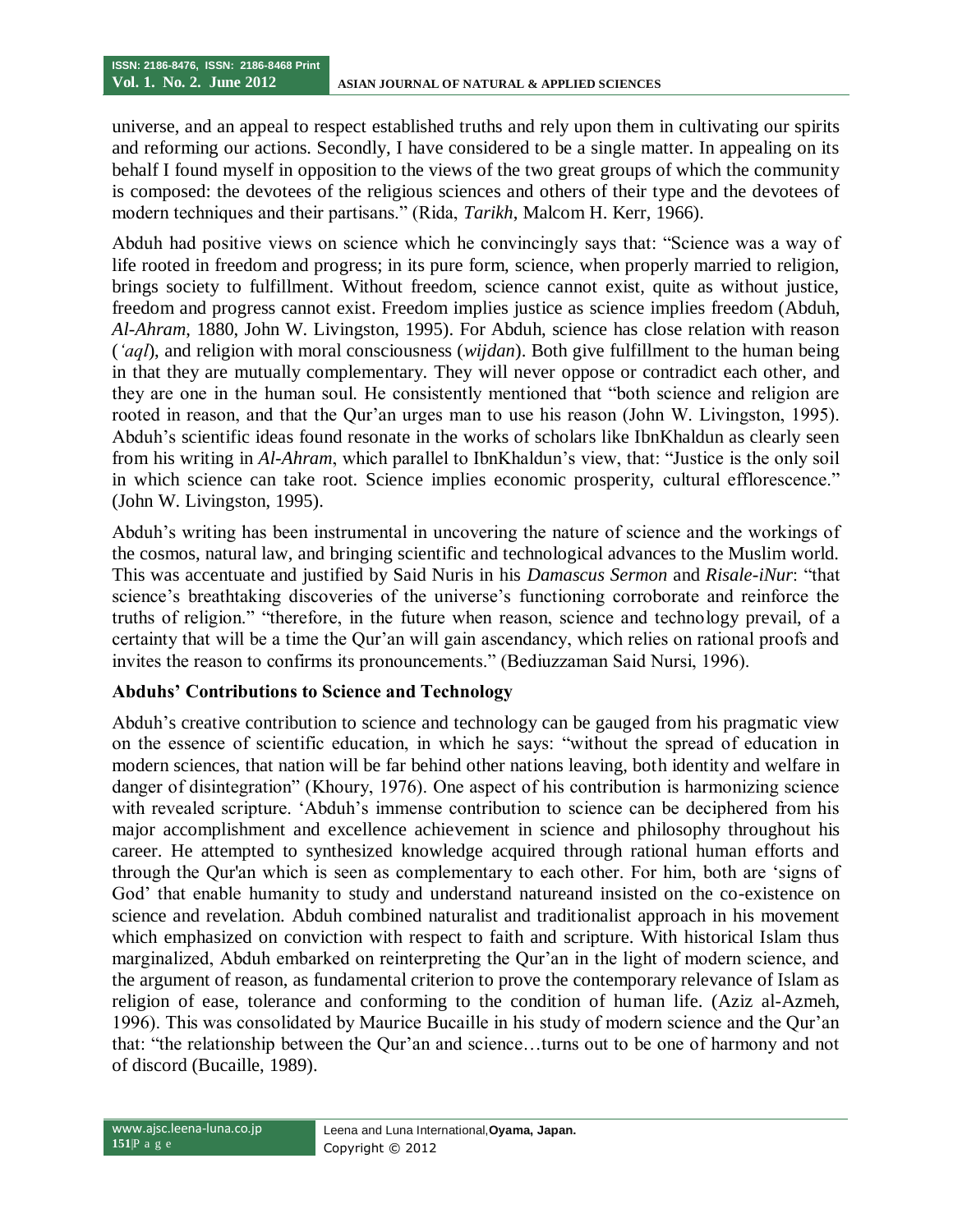Another aspect was Abduh"s courageous effort to introduce scientific subjects in al-Azhar and schools in Egypt which had a primary impact on scores of scholars in Egypt and raised the status of science, which also stimulated the proliferation of science and scientific learning in the Muslim world. Abduh often backed his appeal for scientific education on ground of religious virtues, which place special important on knowledge for the appreciation and observance of God's message (Khoury, 1976). The drive and fortitude for reform has motivated many young modernist to support his ideals, such as Ali Abdul Raziq in Egypt and Sir Sayyid Ahmad Khan in India who proclaimed the need to adapt secular and western science: "Let the Muslims study western knowledge and modern science, as what their forefathers did to Greek philosophy" (Sayyid Ahmad Khan, 1967: 97). The principle aim of Muhammad Abduh in introducing scientific subjects was to inculcate scientific worldviews, liberalizing ideas, and finding pragmatic approach to learning. His effort and pronouncement has been followed by TahaHusayn who criticize the obsolete tradition of al-Azhar institution: "al-Azhar will fail unless the culture that it propagates throughout the Islamic world is attuned to the personality of the modern Muslim moulded nowadays by secular education and modern life" (TahaHusayn, 1954).

The third aspect could be said,Abduh"s scholastic views of placing reason on superior position as well as highlighting the importance of logic and *ijtihad* in religious pursuit, and maintaining that religion should be approach with logic and proof (Khoury, 1976). This position was illustrated by Malcolm Kerr in his study of Abduh"s reform initiative: "thus reason can discover the existence of God and identify His most important qualities, but cannot determine the correct forms of worship; revelation prescribed all the details of the law of inheritance, but omits mention of the details of governmental organization.(Malcolm Kerr, 107). The supremacy of science and reason was asserted in many occasions in his works. In the compilation of his work (*A'malKamilah*) he insisted that "in Islam, it is reason that is addressed" (Ammarah, 1972). His approach to the study of nature attempted to synthesis reason and revelation, and knowledge and values. In his article on "philosophy and the call for modern science" Abduh expressed his astonishment on Muslims who refused to teach logic: "If this is our attitude towards such subjects…I dread to think of how we regard the new sciences which have became everyday necessities and the bases of happiness, wealth and power in our modern era…we must go about acquiring these things in the proper manner following the lead of those of our own people who would have us be cognizant of our need for those sciences and of the danger of our ignoring them." (Ammarah, 1972). His ideas found resonate in the scores of modern scholars who proclaim the same magnitude of thought, highlighting Islam as a religion of reason and nature, and the fundamental important of logic as wisdom (*hikmah*) bestowed by God indispensable for scientific thinking. The doctrine he preached and the worldview he projected find resonate in the word of Jose Rizal, the great martyr and humanist par excellence who says: "humanity will not be redeemed while reason is not free" and Shah Waliyullah (1702-1763) who asserted that religion when backed by reason carries conviction and fortifies wavering faith (Nik Mustapha, 2003).

Apart from the aforementioned, Abduh, endeavored to Islamized science and technology, by attempting to construct and craft an Islamic framework of science by focusing the role of reason and intellect in Islam. He managed to justify legitimacy of science and technology and rectify the framework of science from Islamic perspective. He defended the role of science in enabling reform of social life and synthesized the concept and understanding of science with the genuine ground of framework of Islamic science and technology. His effort to Islamized foreign science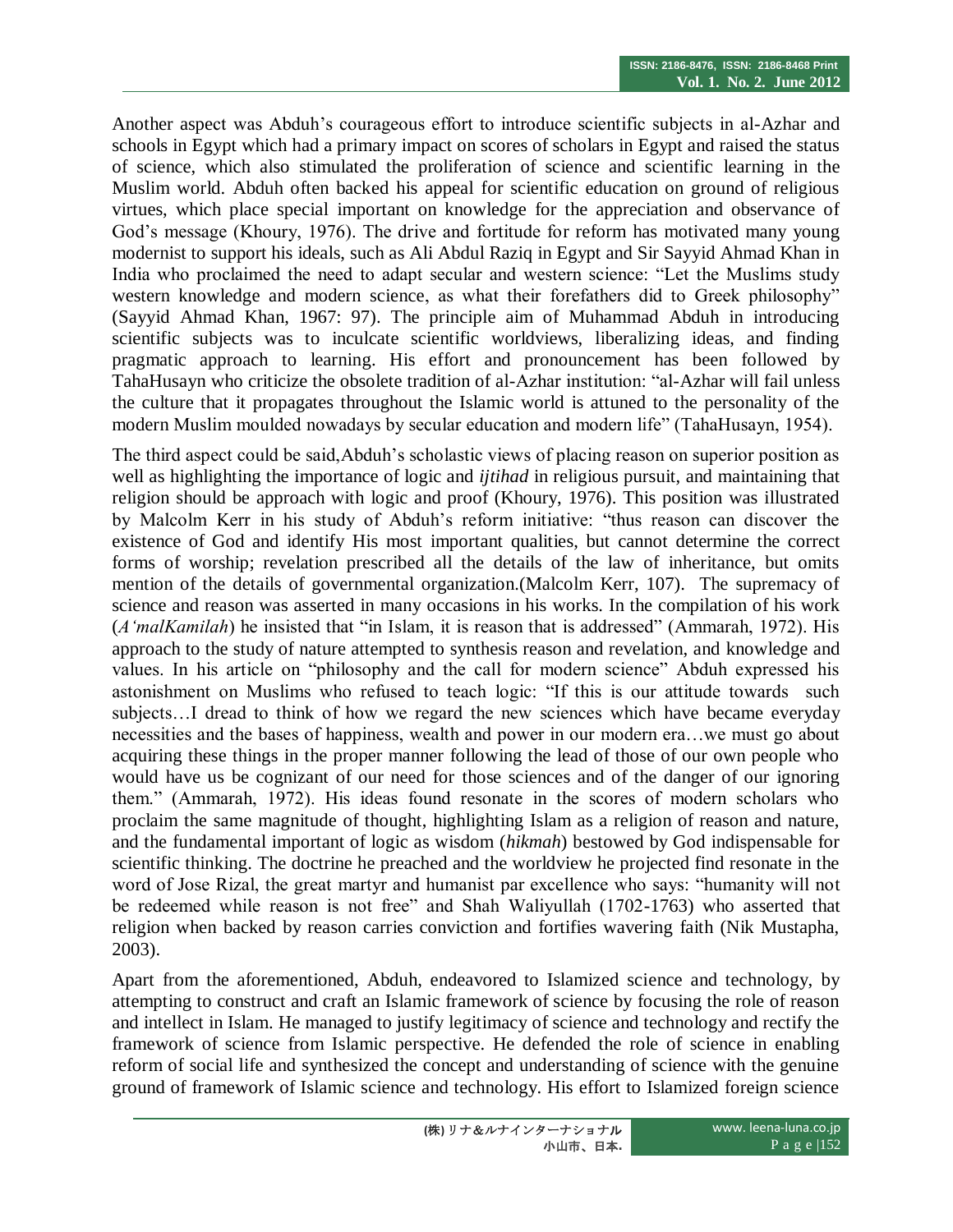and restructure it to suit Islamic ideals was perfectly stated by KhouryAbdo: "The most important issue that concerned Abduh is the reinstatement of Islamic values". (Khoury, 1976).

#### **CONCLUSION**

This paper brought four new understanding and exploration of Abduh"s scientific views which; he professed with strong idealism advocating harmonizing and synthesis science with scripture. The fundamental ideas he brought are the unbending relation of science, freedom and revelation, which is paramount for scientific enterprise to flourish and thrive. The scientific ideas developed were crafted within the framework of Islamic and scientific tradition, which clearly resolved to effect change and reform in the Muslim land. He projected unprecedented reform in scientific undertaking and presented clear analysis of science, reason (*'aql*), and revelation (*wahy*) with new perspective to develop and galvanize scientific spirit and its dynamic role in the Muslim world. This essay has undertaken to highlight his position on science and the essence of reform agenda he pursued gearing towards creating religious consciousness and driving the force of modernity and progress, defending the supremacy of reason and rational, and assuring the triumphant of science and technology. Our role in this century is to uphold his ideas and aspiration for scientific reform and revival and significantly embark on Islamizing science and technology based on his scientific thinking and worldview. We must develop his aspiration to revitalize and reconcile religion and science, and construct greater effort to uncover the dynamic role of science and renew its spirit and reclaim the supremacy and powerful position of Islamic science in contemporary ummah.

#### **REFERENCES**

Abduh, Muhammad. 1966. *The Theology of Unity*. Translated by IshaqMusa"ad and Kenneth Cragg. London: n.p.

AbdolKarimSoroush. 2001. *Reason, Freedom, and Democracy in Islam.* Oxford: Oxford University Press.

Adams, C. C. 2010. *Islam and Modernism in Egypt*: *A Study of the Modern Reform Movement Inaugurated by Muhammad 'Abduh*. Kuala Lumpur: Islamic Book Trust.

Al-Khateeb, Khalid A.S. n.d.*Science and Technology in Islam (Al-'Ilmwa'lTaqniyah fi al-Islam)*.Sixth Inaugural Lecture. Kuala Lumpur: IIUM Press.

Al-Najjar, R. Zaghlul. 1981. "Islamizing the Teaching of Science: A Model in Change and Response", in IIIT (ed.), *Islam: Source and Purpose of Knowledge*. Herndon, VA: IIIT.

Ammarah, J. (ed.). 1972. *Al-A'mal al-Kamila[Complete Works]*. Vol. 3. Beirut: n.p.

Aziz al-Azmeh. 1996. *Islam and Modernities*. Second edition. London: Verso.

Bediuzzaman Said Nursi. 1996. *The Damascus Sermon*, translated by SukranVahide. Istanbul: SozlerNesriyat.

Briffault, R. 1928. *The Making of Humanity*. London: Islamic Book Foundation

Bucaille. M. 1989. *The Bible, the Qur'an and Science – the Holy Scriptures Examined in the Light of Modern Knowledge*. Kuala Lumpur: A.S. Nordeen.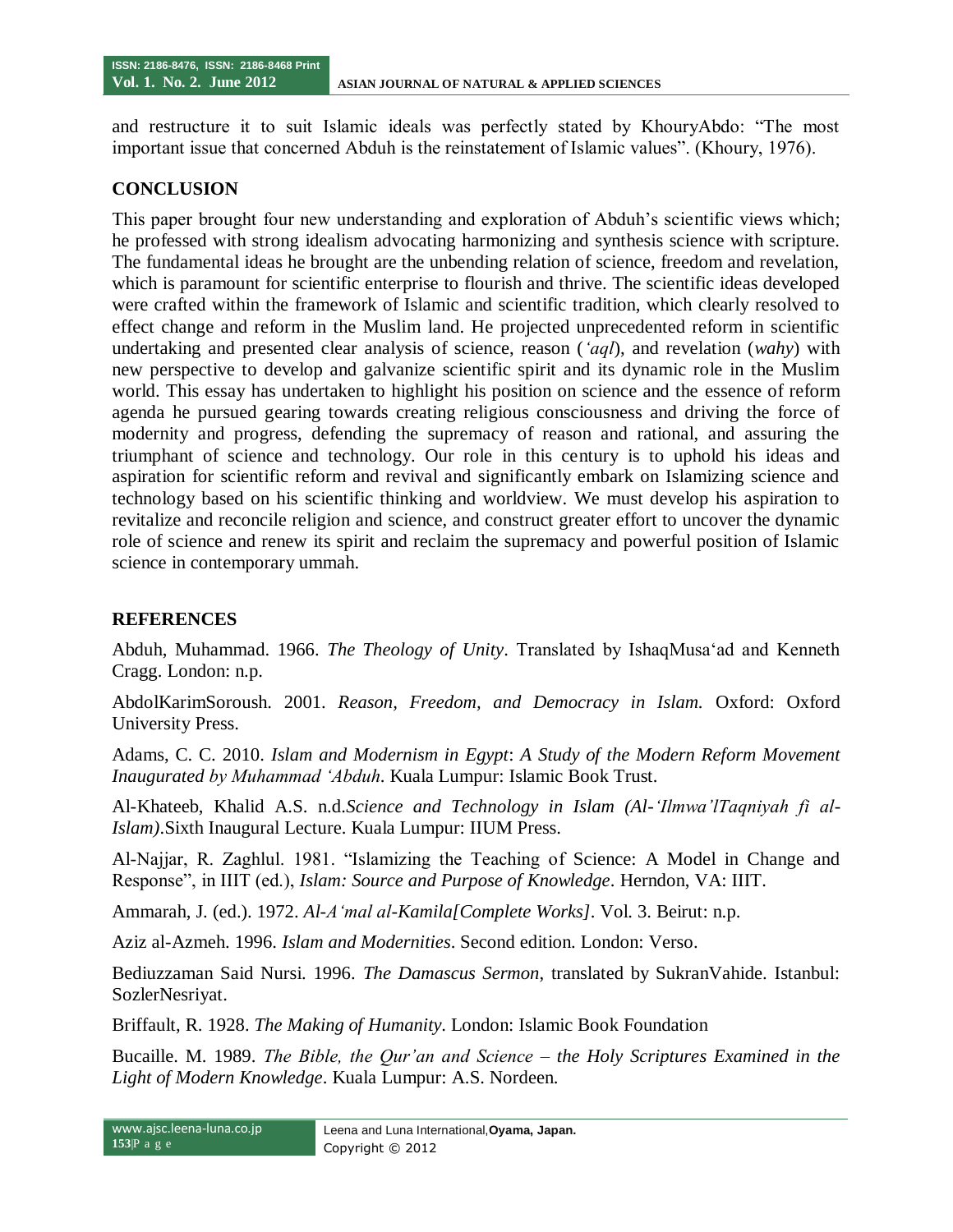Butterfield, H.J. 1958. *The Origins of Modern Science: 1300-1800*. New York: Macmillan.

Charles D. Smith. 1983. *Islam and the Search for Social Order in Modern Egypt: A Biography of Muhammad HusaynHaykal*. Albany: State University of New York Press.

Chejne, Anwar G. 1982. *IbnHazm of Cordoba and his Conception of Science*. Chicago: Kazi.

Dilnawaz, A. Siddiqui. 2005. "Middle Eastern Origins of Modern Science" in M. Basheer Ahmed (eds.). *Muslim Contributions to World Civilization*. Surrey: IIIT.

Fadzli Adam, AsyrafAbdRahman. 2003. *Tafsir and MufassirunAn Overview*. Kuala Lumpur: A.S. Noordeen.

Gibb, H.A.R. 1952. *Studies on the Civilization of Islam*. Princeton: Princeton University Press.

Golshani, Mehdi. 2000. "How to Make Sense of "Islamic science"." *American Journal of Islamic Social Sciences*. Vol. 17, no. 3, 1-21.

Heilbron, J.L. 2003. (editor-in-chief) *The Oxford Companion to the History of Modern Science*.New York: Oxford University Press

Hunt, S.D. 1991. *Modern Marketing Theory: Conceptual Foundations of Research in Marketing*. Ohio: South-Western Publishing.

Ishfaq Ahmad. 2003. "Research and Development Culture in the Muslim World: Past and Present Problems and Future Directions" in Abu Bakar Abdul Majeed and ShaikhMohdSaifuddeenShaikhMohdSalleh (eds.). *New Knowledge: Institutionalizing Research and Development Culture in the Muslim World*. Kuala Lumpur: InstitutKefahaman Islam Malaysia.

John W. Livingston. 1995. "Muhammad "Abduh on Science" *The Muslim World*, vol. lxxxv, no. 3-4, July-October.

John ObertVoll. 1994. *Islam, Continuity and Change in the Modern World*. Syracuse, New York: Syracuse University Press.

Karen Pinto. History of Islamic Technology.Online. Available at staff.aub.edu.lb/~kp02/Syllabi/HIST%20258T%20Syllabus.doc (accessed 10 March 2012)

Khoury, Nabil Abdo. 1976. Islam and Modernization in the Middle East: Muhammad Abduh, an Ideology of Development. (Phd Thesis, State University of New York).

Malcolm H. Kerr. 1966. *Islamic Reform the Political and Legal Theories of Muhammad 'Abduh and Rashid Rida*. Los Angeles: University of California Press.

Maryam Jameelah. 1983. *Modern Technology and the Dehumanization of Man*. Lahore: Al-Matba"ah al-"Arabiyah.

Mas"udi. 2007. *From The Meadows of Gold (Muruj al-Dhahab)*, translated by Paul Lunde and Caroline Stone. London: Penguin.

Mawdudi, AbulA"la.n.d.*Ta'alimat*. Lahore: Islamic Publisher.

MohdHazim Shah AbdMurad. 2003. Science, Technology, Modernity and the Question of Cultural Authenticity. *Malaysian Journal of Science and Technology Studies* (1): 116-153.